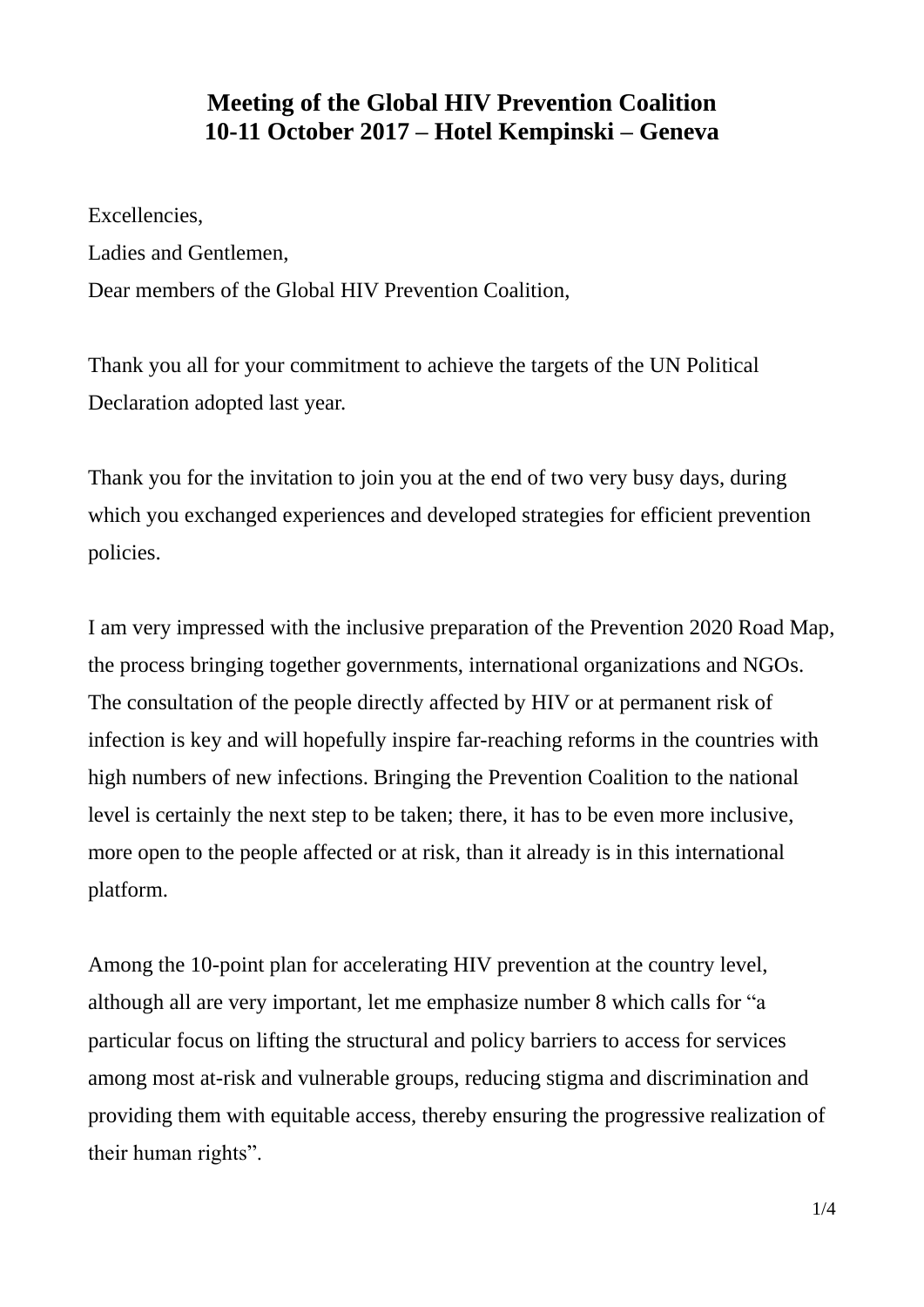Political leaders bear a great responsibility in the fight against stigma: the stigma attached to HIV and AIDS and the stigma attached to the persons most at-risk, namely prisoners, men having sex with men, sex workers, migrants, and drug users. The stigma of the virus and the disease can be overcome by providing clear information about the illness, progress made and promising developments in the field of treatment and on the way the virus's dissemination can be stopped.

Let me just illustrate how political leadership can break a taboo and begin to change the perception of the population with respect to the epidemic: by speaking out about his ill son, Nelson Mandela contributed to overcoming a blockade in the public health policy of South Africa. In my country, Switzerland, a prudish and conservative country, it the Government was responsible for making speaking openly about sexual activities a normal message of prevention. In my country, living with a partner without being married was still legally forbidden in some cantons until the eighties and then suddenly, on big advertisement boards in the streets of Switzerland, you had explicit pictures of all kinds of sexual activities promoting condoms while also explaining that many manifestation of tenderness bare no risk. The coming out of affected people, well known as political, cultural or economic leaders, is a huge contribution to portray in a positive way all of those sharing their situation but whose voices are less audible. The support of the religious leaders and communities calling for solidarity, compassion and understanding, is also of utmost importance.

Discrimination is the translation of the social stigma into politics. In my country, we had to address, on the one hand, the so-called horizontal discriminations – between private individuals, let us say, employers and employees, house owners and tenants, life insurers and customers. And, on the other hand, the vertical discriminations between the State and the citizen through laws creating barriers to the full enjoyment of equal rights for all. The horizontal discriminations are the most difficult to apprehend and correct, but they cannot be neglected. Anti-discriminatory laws may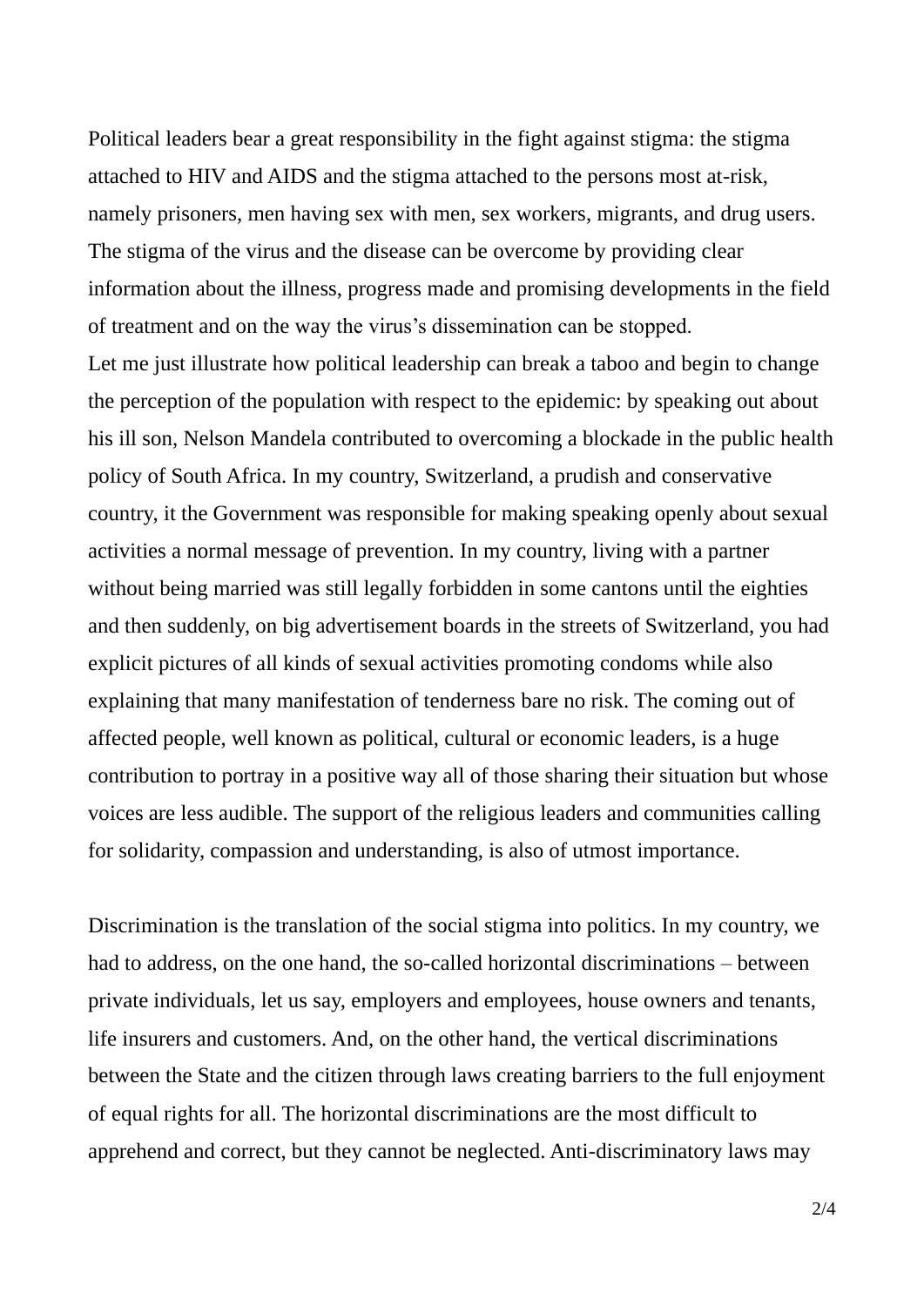be necessary, for instance, against arbitrary job dismissal. Regarding the vertical discrimination, the evaluation of all laws and practices that might reduce the access to treatment, to justice, to social security, has to be done, in order to abolish these obstacles.

Breaking the taboo, fighting against the stigma, acting in order to abolish all kinds of discrimination, all this is on the agenda to address the whole population and all those who are living with HIV. A special scrutiny is necessary in relation to vulnerable groups. They are not suffering from one stigma, but from several. They are not discriminated against in one way, but in many. And to call them "vulnerable" is playing down that they are marginalized and discriminated by law or by practice because of their conduct, their sexual preference, their activity as sex workers. Because they are criminalized.

At the International Aids Conference last year in Durban, I had the honor to participate in a panel. The first panelist spoke against the criminalization of sex workers in his country; the second panelist spoke against the criminalization of men having sex with men in his country. When I took the floor, I explained that Switzerland was swift in the fight against the epidemic among gay people, who were not only very knowledgeable about the disease but also very inspiring for the measures to be taken. They were also very vocal in pushing for a prompt introduction of new treatments, which are not only life-saving, but have also - as we now know – contributed to prevent new infections. Switzerland reacted in speaking a clear language about how to protect sex workers and their clients because the sex workers themselves were setting a good example. We needed more time to build a comprehensive strategy to stop the epidemic among injecting drug users, with harm reduction measures and low threshold or innovative treatments. A time lag in addressing the public health emergency had dramatic consequences. Why did this time lag occur? Because, even if the Swiss society had stigmatized gays and sex